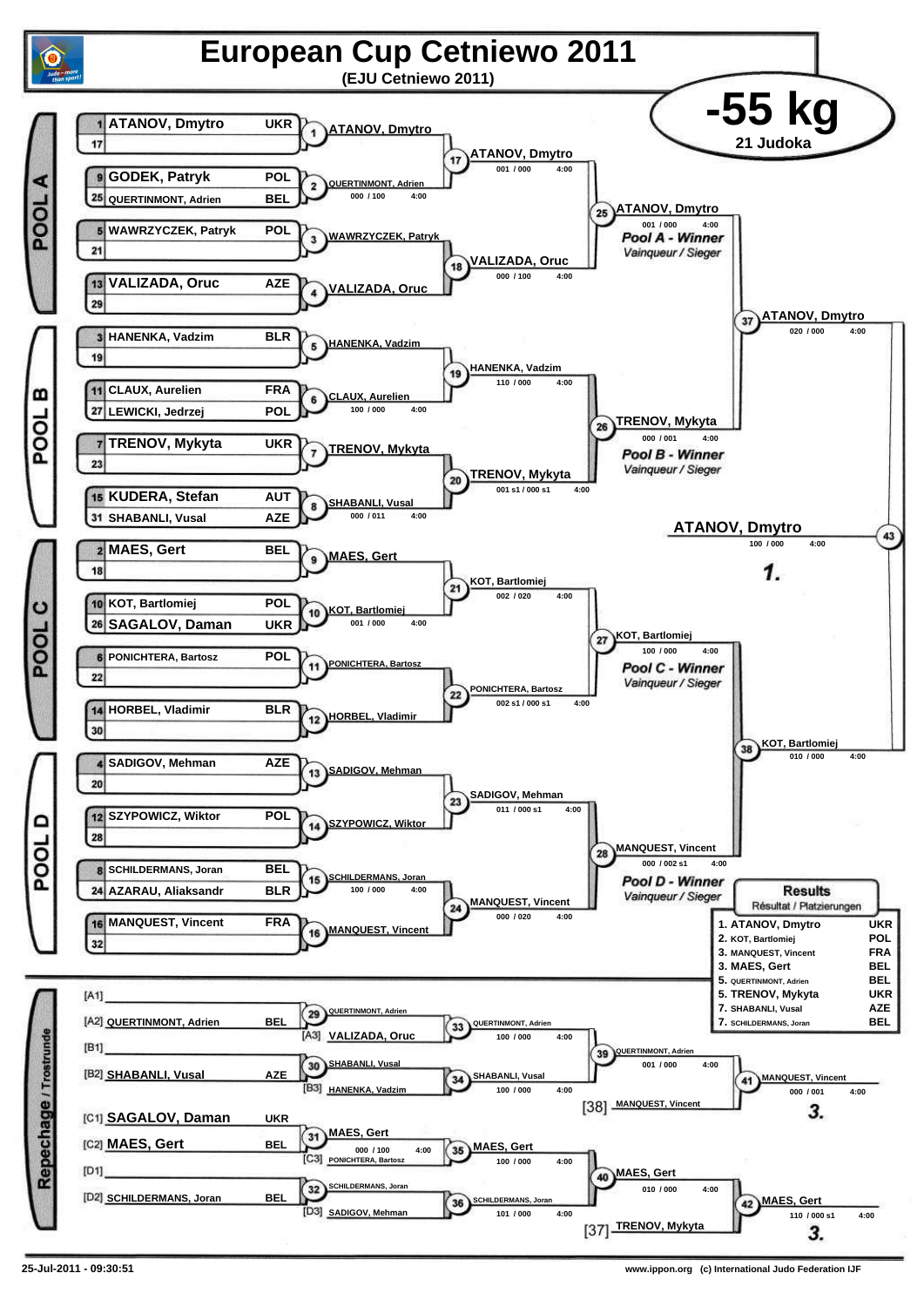

**25-Jul-2011 - 09:30:51 www.ippon.org (c) International Judo Federation IJF**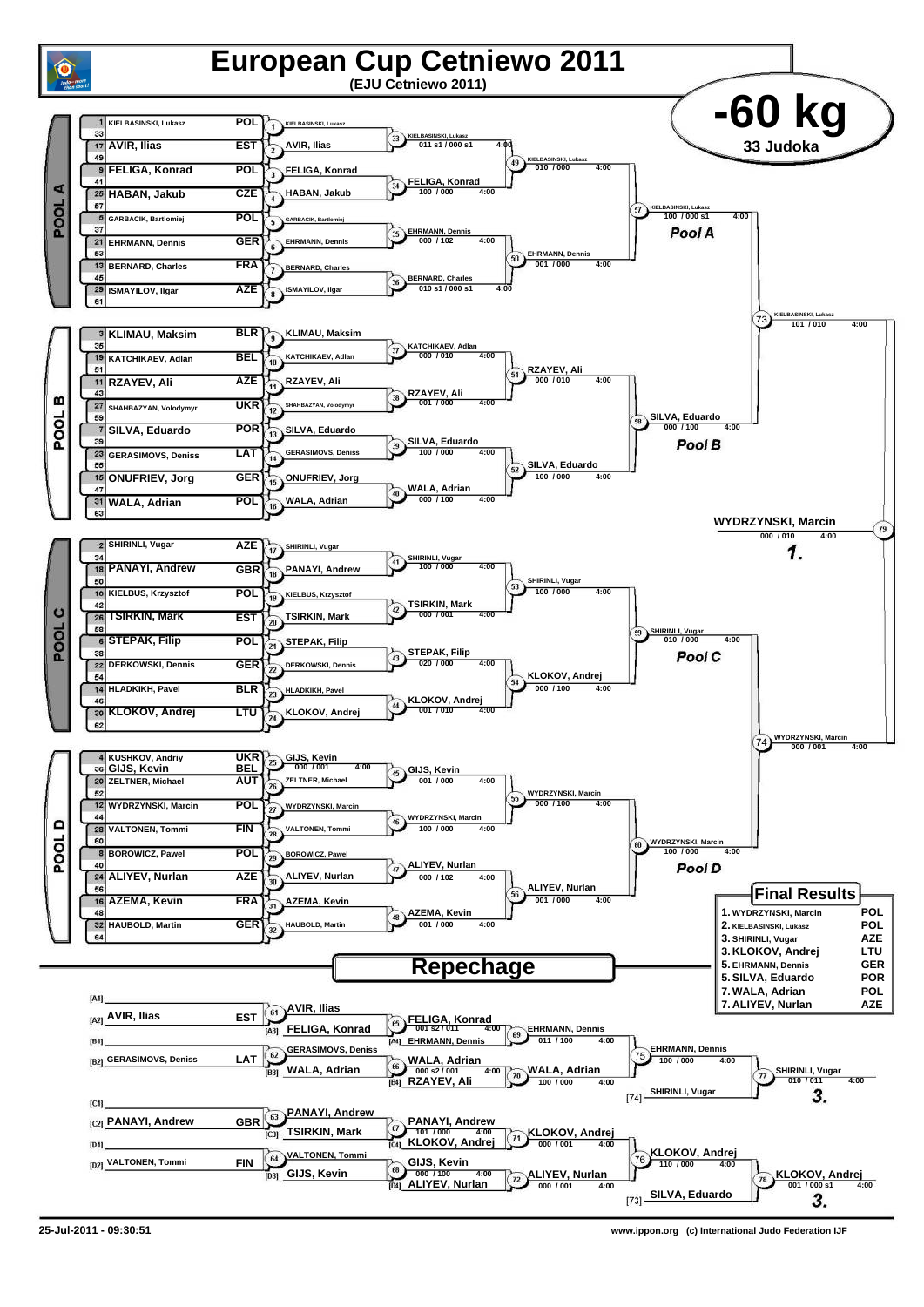

**<sup>25-</sup>Jul-2011 - 09:30:52 www.ippon.org (c) International Judo Federation IJF**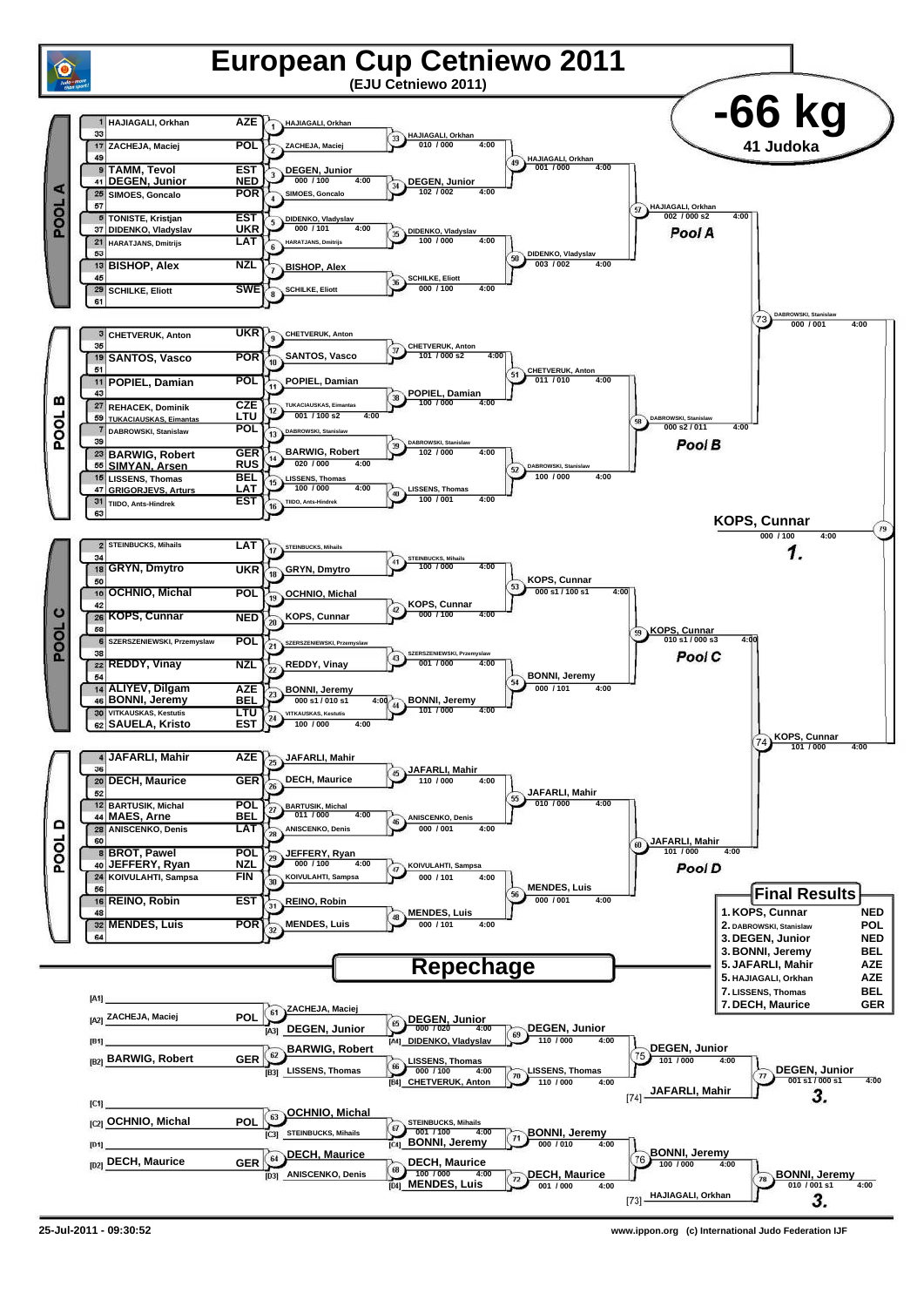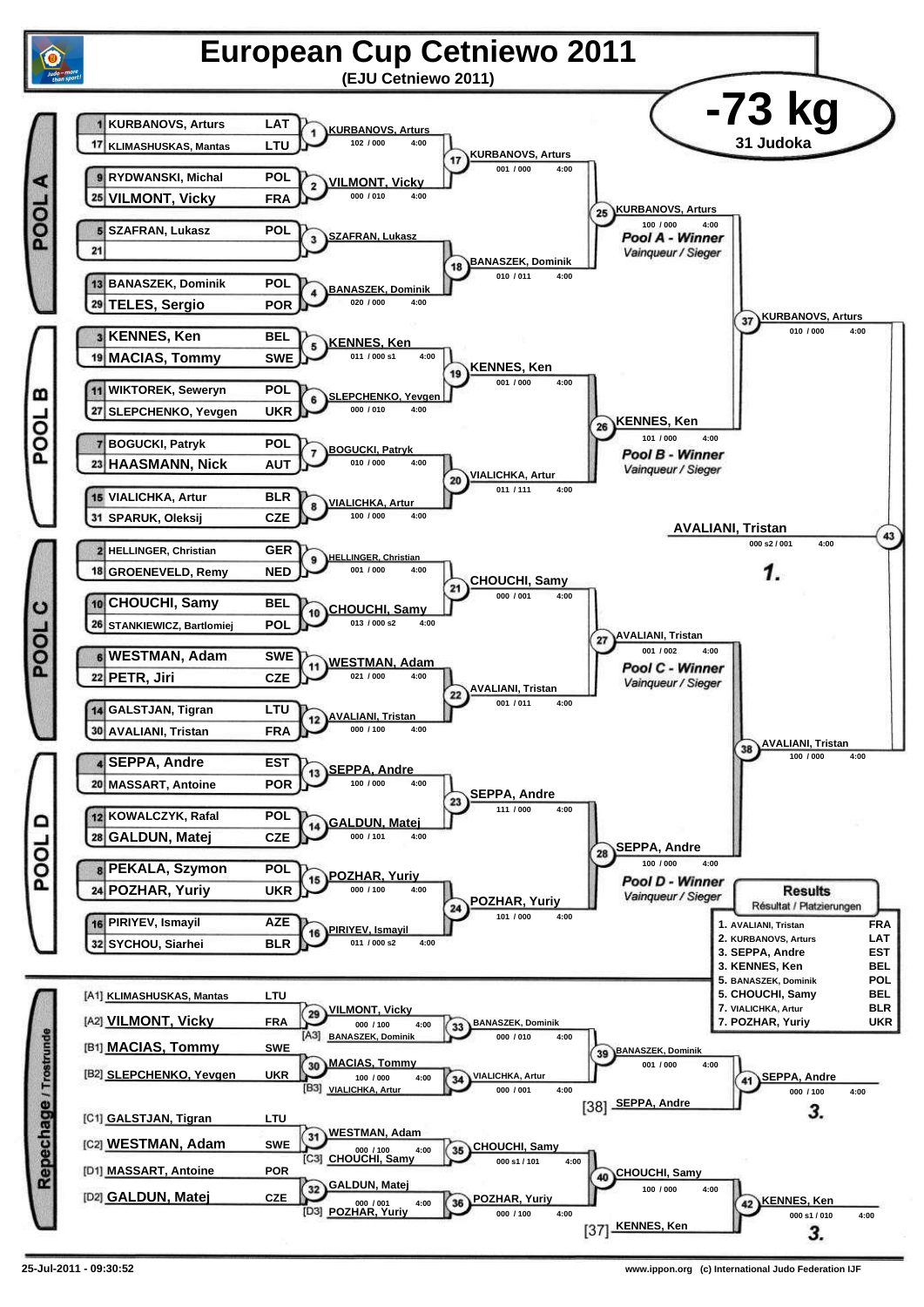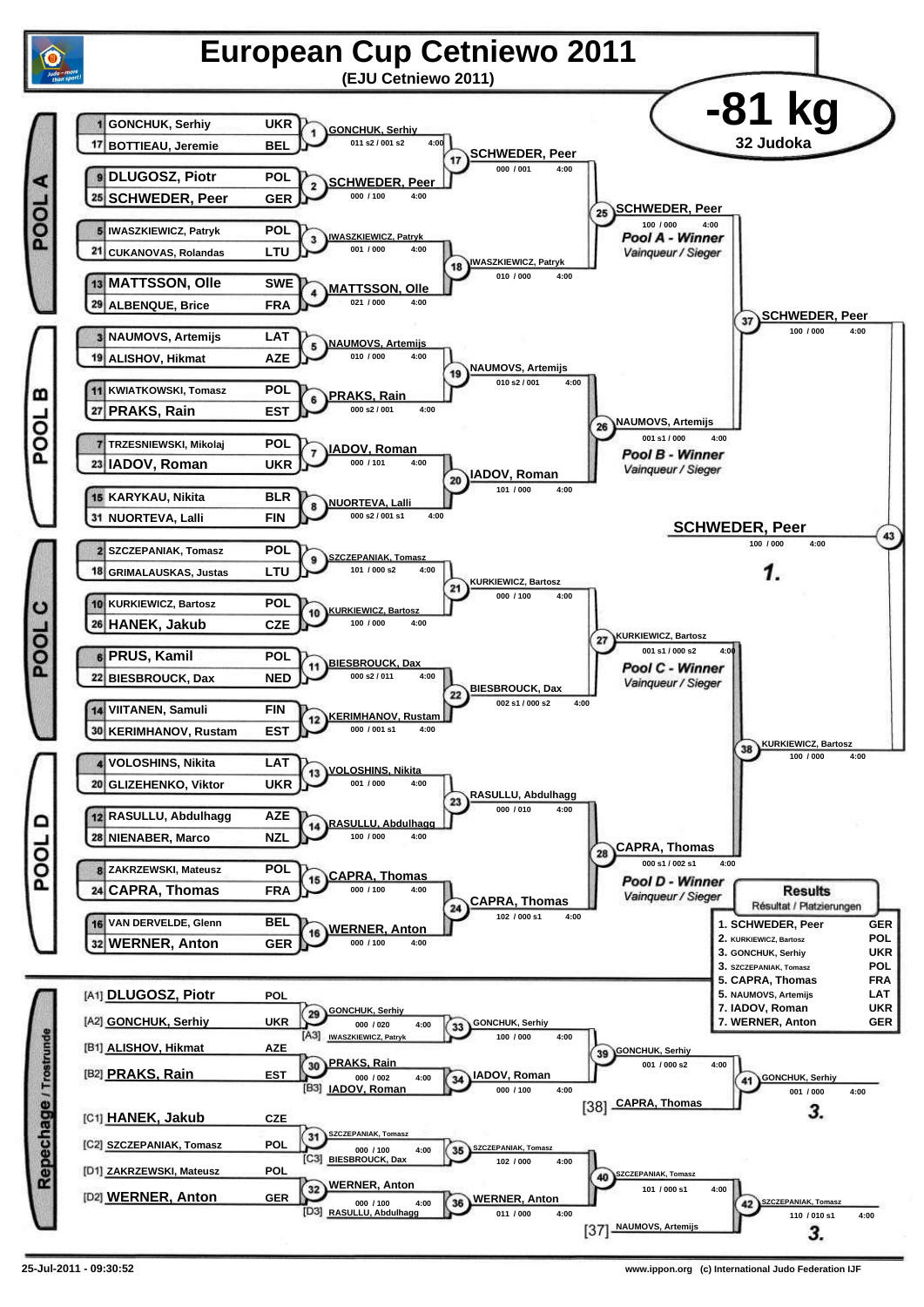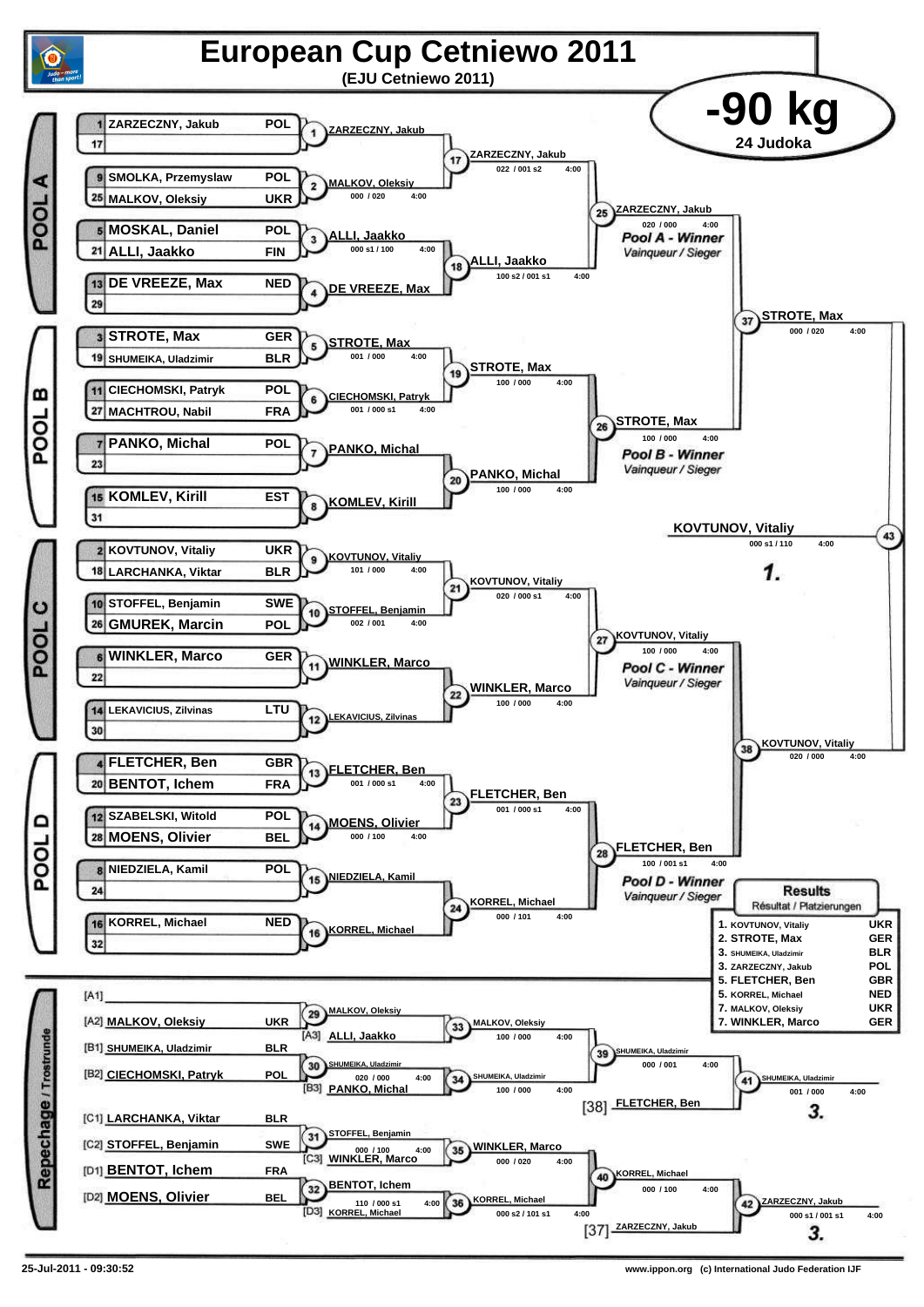